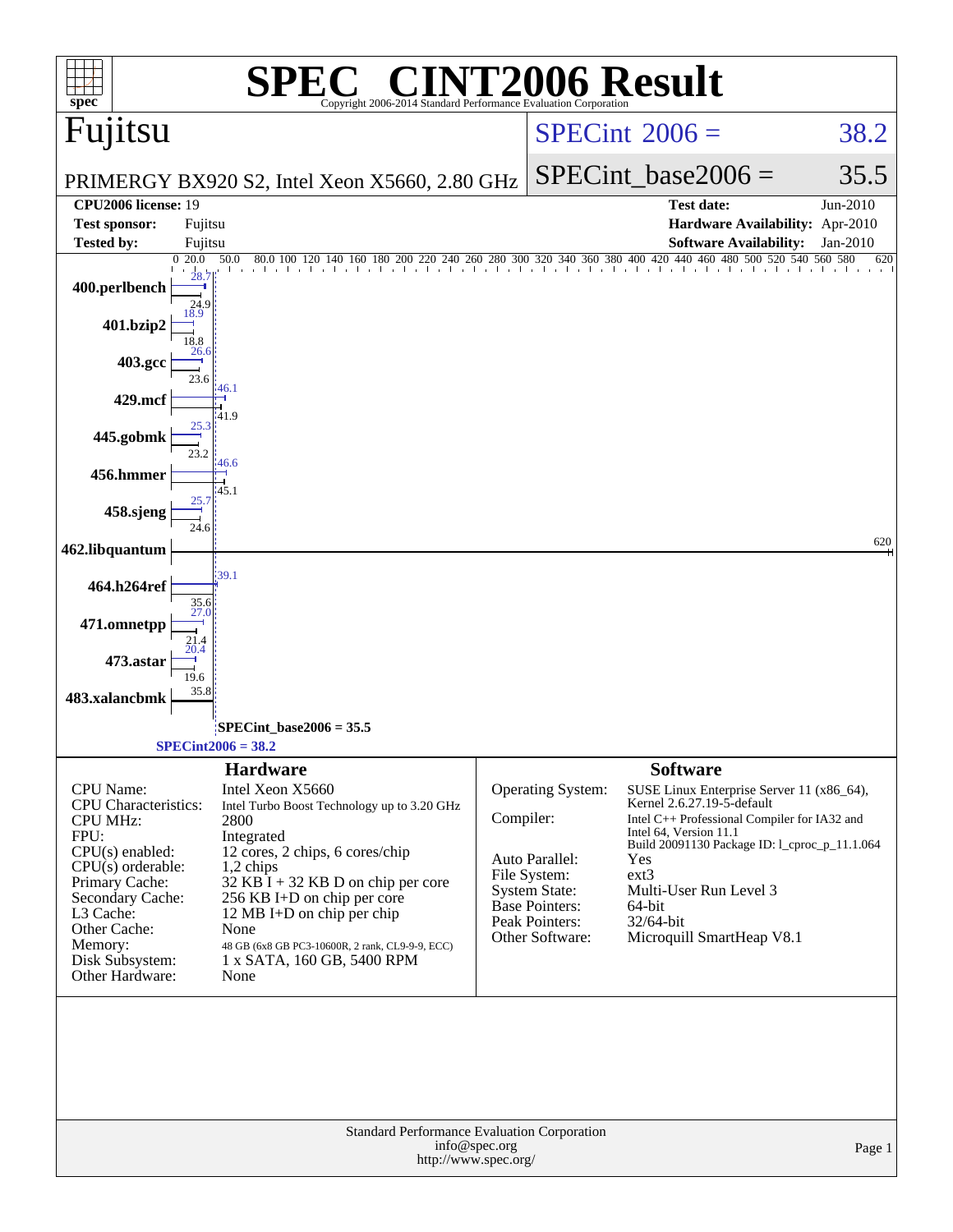

# **[SPEC CINT2006 Result](http://www.spec.org/auto/cpu2006/Docs/result-fields.html#SPECCINT2006Result)**

# Fujitsu

### $SPECint2006 = 38.2$  $SPECint2006 = 38.2$

PRIMERGY BX920 S2, Intel Xeon X5660, 2.80 GHz

SPECint base2006 =  $35.5$ 

**[CPU2006 license:](http://www.spec.org/auto/cpu2006/Docs/result-fields.html#CPU2006license)** 19 **[Test date:](http://www.spec.org/auto/cpu2006/Docs/result-fields.html#Testdate)** Jun-2010

**[Test sponsor:](http://www.spec.org/auto/cpu2006/Docs/result-fields.html#Testsponsor)** Fujitsu **[Hardware Availability:](http://www.spec.org/auto/cpu2006/Docs/result-fields.html#HardwareAvailability)** Apr-2010 **[Tested by:](http://www.spec.org/auto/cpu2006/Docs/result-fields.html#Testedby)** Fujitsu **[Software Availability:](http://www.spec.org/auto/cpu2006/Docs/result-fields.html#SoftwareAvailability)** Jan-2010

#### **[Results Table](http://www.spec.org/auto/cpu2006/Docs/result-fields.html#ResultsTable)**

| <b>Base</b>    |              |                |              |                | <b>Peak</b> |                |              |                |              |                |              |
|----------------|--------------|----------------|--------------|----------------|-------------|----------------|--------------|----------------|--------------|----------------|--------------|
| <b>Seconds</b> | <b>Ratio</b> | <b>Seconds</b> | <b>Ratio</b> | <b>Seconds</b> | Ratio       | <b>Seconds</b> | <b>Ratio</b> | <b>Seconds</b> | <b>Ratio</b> | <b>Seconds</b> | <b>Ratio</b> |
| 392            | 24.9         | 394            | 24.8         | 393            | 24.9        | 337            | 29.0         | 340            | 28.7         | 354            | 27.6         |
| 512            | 18.8         | 512            | 18.8         | 512            | 18.9        | 511            | 18.9         | 512            | 18.8         | 511            | <u>18.9</u>  |
| 340            | 23.7         | 341            | 23.6         | 342            | 23.5        | 303            | 26.6         | 302            | 26.6         | 311            | 25.9         |
| 218            | <u>41.9</u>  | 219            | 41.7         | 213            | 42.8        | 198            | 46.1         | 200            | 45.6         | 197            | 46.3         |
| 453            | 23.2         | 452            | 23.2         | 453            | 23.2        | 414            | 25.3         | 420            | 24.9         | 414            | 25.3         |
| 207            | 45.1         | 207            | 45.2         | 208            | 44.8        | 200            | 46.6         | 200            | 46.6         | 200            | 46.6         |
| 492            | 24.6         | 492            | 24.6         | 493            | 24.6        | 470            | 25.7         | 469            | 25.8         | 472            | 25.6         |
| 33.4           | 620          | 33.6           | 616          | 33.4           | 620         | 33.4           | 620          | 33.6           | 616          | 33.4           | 620          |
| 622            | 35.6         | 623            | 35.5         | 621            | 35.6        | 566            | 39.1         | 566            | 39.1         | 568            | 39.0         |
| 292            | 21.4         | 299            | 20.9         | 290            | 21.5        | 232            | 27.0         | 232            | 27.0         | 232            | 26.9         |
| 358            | 19.6         | 356            | 19.7         | 358            | 19.6        | 353            | 19.9         | 343            | 20.4         | 343            | 20.5         |
| 193            | 35.8         | 192            | 35.9         | 193            | 35.7        | 193            | 35.8         | 192            | 35.9         | 193            | 35.7         |
|                |              |                |              |                |             |                |              |                |              |                |              |

Results appear in the [order in which they were run.](http://www.spec.org/auto/cpu2006/Docs/result-fields.html#RunOrder) Bold underlined text [indicates a median measurement.](http://www.spec.org/auto/cpu2006/Docs/result-fields.html#Median)

#### **[Operating System Notes](http://www.spec.org/auto/cpu2006/Docs/result-fields.html#OperatingSystemNotes)**

'ulimit -s unlimited' was used to set the stacksize to unlimited prior to run

#### **[Platform Notes](http://www.spec.org/auto/cpu2006/Docs/result-fields.html#PlatformNotes)**

 BIOS configuration: Data Reuse Optimization = Disable Intel HT Technology = Disable Performance/Power Setting = Traditional

#### **[General Notes](http://www.spec.org/auto/cpu2006/Docs/result-fields.html#GeneralNotes)**

 OMP\_NUM\_THREADS set to number of cores KMP\_AFFINITY set to granularity=fine,scatter For information about Fujitsu please visit: <http://www.fujitsu.com> Binaries were compiled on SLES 10 with Binutils 2.18.50.0.7.20080502

## **[Base Compiler Invocation](http://www.spec.org/auto/cpu2006/Docs/result-fields.html#BaseCompilerInvocation)**

[C benchmarks](http://www.spec.org/auto/cpu2006/Docs/result-fields.html#Cbenchmarks): [icc -m64](http://www.spec.org/cpu2006/results/res2010q3/cpu2006-20100716-12447.flags.html#user_CCbase_intel_icc_64bit_f346026e86af2a669e726fe758c88044)

[C++ benchmarks:](http://www.spec.org/auto/cpu2006/Docs/result-fields.html#CXXbenchmarks) [icpc -m64](http://www.spec.org/cpu2006/results/res2010q3/cpu2006-20100716-12447.flags.html#user_CXXbase_intel_icpc_64bit_fc66a5337ce925472a5c54ad6a0de310)

> Standard Performance Evaluation Corporation [info@spec.org](mailto:info@spec.org) <http://www.spec.org/>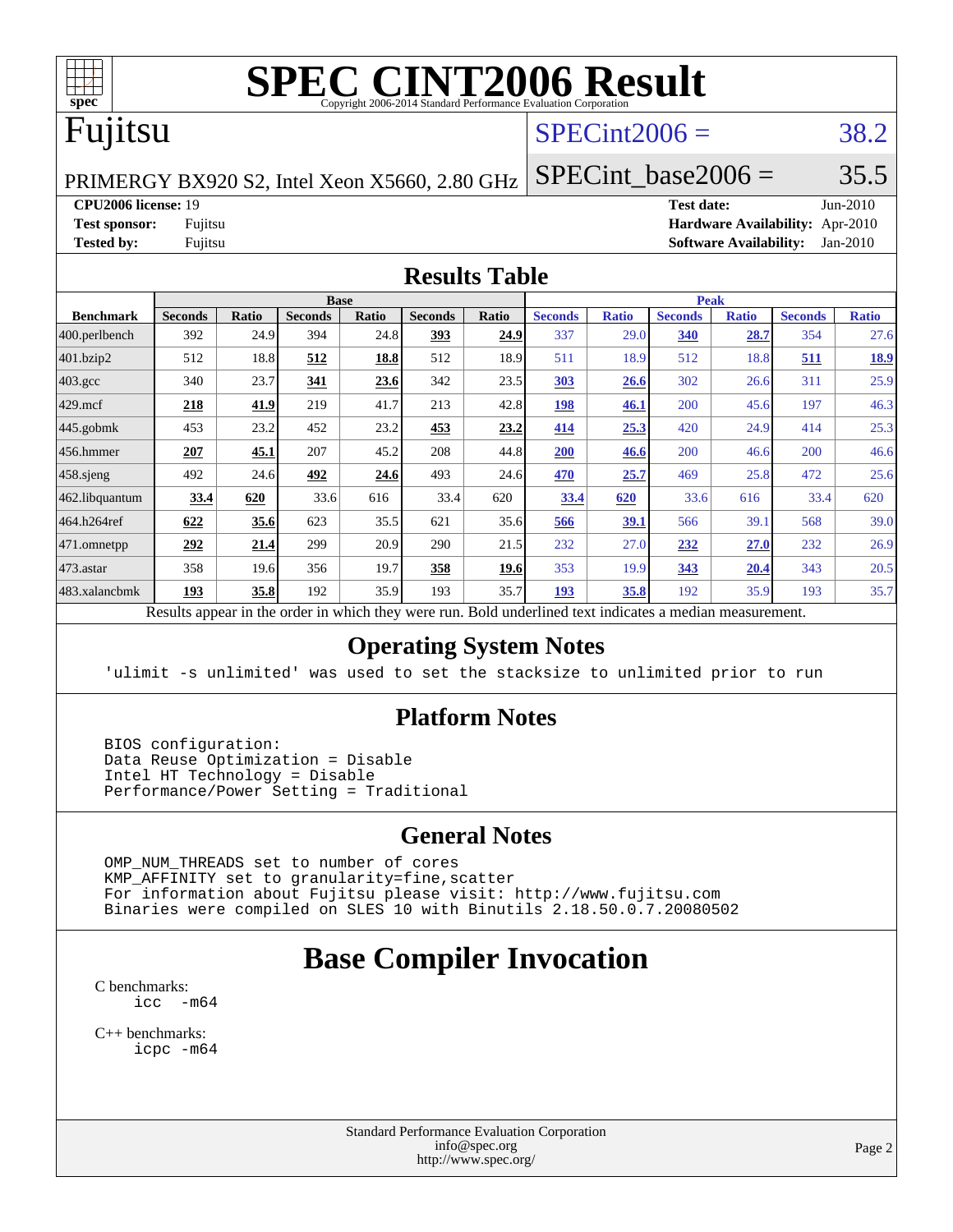

# **[SPEC CINT2006 Result](http://www.spec.org/auto/cpu2006/Docs/result-fields.html#SPECCINT2006Result)**

# Fujitsu

#### $SPECint2006 = 38.2$  $SPECint2006 = 38.2$

PRIMERGY BX920 S2, Intel Xeon X5660, 2.80 GHz SPECint base2006 =  $35.5$ 

**[CPU2006 license:](http://www.spec.org/auto/cpu2006/Docs/result-fields.html#CPU2006license)** 19 **[Test date:](http://www.spec.org/auto/cpu2006/Docs/result-fields.html#Testdate)** Jun-2010 **[Test sponsor:](http://www.spec.org/auto/cpu2006/Docs/result-fields.html#Testsponsor)** Fujitsu **[Hardware Availability:](http://www.spec.org/auto/cpu2006/Docs/result-fields.html#HardwareAvailability)** Apr-2010 **[Tested by:](http://www.spec.org/auto/cpu2006/Docs/result-fields.html#Testedby)** Fujitsu **[Software Availability:](http://www.spec.org/auto/cpu2006/Docs/result-fields.html#SoftwareAvailability)** Jan-2010

#### **[Base Portability Flags](http://www.spec.org/auto/cpu2006/Docs/result-fields.html#BasePortabilityFlags)**

 400.perlbench: [-DSPEC\\_CPU\\_LP64](http://www.spec.org/cpu2006/results/res2010q3/cpu2006-20100716-12447.flags.html#b400.perlbench_basePORTABILITY_DSPEC_CPU_LP64) [-DSPEC\\_CPU\\_LINUX\\_X64](http://www.spec.org/cpu2006/results/res2010q3/cpu2006-20100716-12447.flags.html#b400.perlbench_baseCPORTABILITY_DSPEC_CPU_LINUX_X64) 401.bzip2: [-DSPEC\\_CPU\\_LP64](http://www.spec.org/cpu2006/results/res2010q3/cpu2006-20100716-12447.flags.html#suite_basePORTABILITY401_bzip2_DSPEC_CPU_LP64) 403.gcc: [-DSPEC\\_CPU\\_LP64](http://www.spec.org/cpu2006/results/res2010q3/cpu2006-20100716-12447.flags.html#suite_basePORTABILITY403_gcc_DSPEC_CPU_LP64) 429.mcf: [-DSPEC\\_CPU\\_LP64](http://www.spec.org/cpu2006/results/res2010q3/cpu2006-20100716-12447.flags.html#suite_basePORTABILITY429_mcf_DSPEC_CPU_LP64) 445.gobmk: [-DSPEC\\_CPU\\_LP64](http://www.spec.org/cpu2006/results/res2010q3/cpu2006-20100716-12447.flags.html#suite_basePORTABILITY445_gobmk_DSPEC_CPU_LP64) 456.hmmer: [-DSPEC\\_CPU\\_LP64](http://www.spec.org/cpu2006/results/res2010q3/cpu2006-20100716-12447.flags.html#suite_basePORTABILITY456_hmmer_DSPEC_CPU_LP64) 458.sjeng: [-DSPEC\\_CPU\\_LP64](http://www.spec.org/cpu2006/results/res2010q3/cpu2006-20100716-12447.flags.html#suite_basePORTABILITY458_sjeng_DSPEC_CPU_LP64) 462.libquantum: [-DSPEC\\_CPU\\_LP64](http://www.spec.org/cpu2006/results/res2010q3/cpu2006-20100716-12447.flags.html#suite_basePORTABILITY462_libquantum_DSPEC_CPU_LP64) [-DSPEC\\_CPU\\_LINUX](http://www.spec.org/cpu2006/results/res2010q3/cpu2006-20100716-12447.flags.html#b462.libquantum_baseCPORTABILITY_DSPEC_CPU_LINUX) 464.h264ref: [-DSPEC\\_CPU\\_LP64](http://www.spec.org/cpu2006/results/res2010q3/cpu2006-20100716-12447.flags.html#suite_basePORTABILITY464_h264ref_DSPEC_CPU_LP64) 471.omnetpp: [-DSPEC\\_CPU\\_LP64](http://www.spec.org/cpu2006/results/res2010q3/cpu2006-20100716-12447.flags.html#suite_basePORTABILITY471_omnetpp_DSPEC_CPU_LP64) 473.astar: [-DSPEC\\_CPU\\_LP64](http://www.spec.org/cpu2006/results/res2010q3/cpu2006-20100716-12447.flags.html#suite_basePORTABILITY473_astar_DSPEC_CPU_LP64) 483.xalancbmk: [-DSPEC\\_CPU\\_LP64](http://www.spec.org/cpu2006/results/res2010q3/cpu2006-20100716-12447.flags.html#suite_basePORTABILITY483_xalancbmk_DSPEC_CPU_LP64) [-DSPEC\\_CPU\\_LINUX](http://www.spec.org/cpu2006/results/res2010q3/cpu2006-20100716-12447.flags.html#b483.xalancbmk_baseCXXPORTABILITY_DSPEC_CPU_LINUX)

#### **[Base Optimization Flags](http://www.spec.org/auto/cpu2006/Docs/result-fields.html#BaseOptimizationFlags)**

[C benchmarks](http://www.spec.org/auto/cpu2006/Docs/result-fields.html#Cbenchmarks):

[-xSSE4.2](http://www.spec.org/cpu2006/results/res2010q3/cpu2006-20100716-12447.flags.html#user_CCbase_f-xSSE42_f91528193cf0b216347adb8b939d4107) [-ipo](http://www.spec.org/cpu2006/results/res2010q3/cpu2006-20100716-12447.flags.html#user_CCbase_f-ipo) [-O3](http://www.spec.org/cpu2006/results/res2010q3/cpu2006-20100716-12447.flags.html#user_CCbase_f-O3) [-no-prec-div](http://www.spec.org/cpu2006/results/res2010q3/cpu2006-20100716-12447.flags.html#user_CCbase_f-no-prec-div) [-static](http://www.spec.org/cpu2006/results/res2010q3/cpu2006-20100716-12447.flags.html#user_CCbase_f-static) [-parallel](http://www.spec.org/cpu2006/results/res2010q3/cpu2006-20100716-12447.flags.html#user_CCbase_f-parallel) [-opt-prefetch](http://www.spec.org/cpu2006/results/res2010q3/cpu2006-20100716-12447.flags.html#user_CCbase_f-opt-prefetch)

[C++ benchmarks:](http://www.spec.org/auto/cpu2006/Docs/result-fields.html#CXXbenchmarks)

[-xSSE4.2](http://www.spec.org/cpu2006/results/res2010q3/cpu2006-20100716-12447.flags.html#user_CXXbase_f-xSSE42_f91528193cf0b216347adb8b939d4107) [-ipo](http://www.spec.org/cpu2006/results/res2010q3/cpu2006-20100716-12447.flags.html#user_CXXbase_f-ipo) [-O3](http://www.spec.org/cpu2006/results/res2010q3/cpu2006-20100716-12447.flags.html#user_CXXbase_f-O3) [-no-prec-div](http://www.spec.org/cpu2006/results/res2010q3/cpu2006-20100716-12447.flags.html#user_CXXbase_f-no-prec-div) [-opt-prefetch](http://www.spec.org/cpu2006/results/res2010q3/cpu2006-20100716-12447.flags.html#user_CXXbase_f-opt-prefetch) [-Wl,-z,muldefs](http://www.spec.org/cpu2006/results/res2010q3/cpu2006-20100716-12447.flags.html#user_CXXbase_link_force_multiple1_74079c344b956b9658436fd1b6dd3a8a) [-L/home/cmplr/usr3/alrahate/cpu2006.1.1.ic11.1/libic11.1-64bit -lsmartheap64](http://www.spec.org/cpu2006/results/res2010q3/cpu2006-20100716-12447.flags.html#user_CXXbase_SmartHeap64_e2306cda84805d1ab360117a79ff779c)

#### **[Base Other Flags](http://www.spec.org/auto/cpu2006/Docs/result-fields.html#BaseOtherFlags)**

[C benchmarks](http://www.spec.org/auto/cpu2006/Docs/result-fields.html#Cbenchmarks):

403.gcc: [-Dalloca=\\_alloca](http://www.spec.org/cpu2006/results/res2010q3/cpu2006-20100716-12447.flags.html#b403.gcc_baseEXTRA_CFLAGS_Dalloca_be3056838c12de2578596ca5467af7f3)

## **[Peak Compiler Invocation](http://www.spec.org/auto/cpu2006/Docs/result-fields.html#PeakCompilerInvocation)**

[C benchmarks \(except as noted below\)](http://www.spec.org/auto/cpu2006/Docs/result-fields.html#Cbenchmarksexceptasnotedbelow):

icc  $-m64$ 

400.perlbench: [icc -m32](http://www.spec.org/cpu2006/results/res2010q3/cpu2006-20100716-12447.flags.html#user_peakCCLD400_perlbench_intel_icc_32bit_a6a621f8d50482236b970c6ac5f55f93)

429.mcf: [icc -m32](http://www.spec.org/cpu2006/results/res2010q3/cpu2006-20100716-12447.flags.html#user_peakCCLD429_mcf_intel_icc_32bit_a6a621f8d50482236b970c6ac5f55f93)

445.gobmk: [icc -m32](http://www.spec.org/cpu2006/results/res2010q3/cpu2006-20100716-12447.flags.html#user_peakCCLD445_gobmk_intel_icc_32bit_a6a621f8d50482236b970c6ac5f55f93)

464.h264ref: [icc -m32](http://www.spec.org/cpu2006/results/res2010q3/cpu2006-20100716-12447.flags.html#user_peakCCLD464_h264ref_intel_icc_32bit_a6a621f8d50482236b970c6ac5f55f93)

[C++ benchmarks \(except as noted below\):](http://www.spec.org/auto/cpu2006/Docs/result-fields.html#CXXbenchmarksexceptasnotedbelow) [icpc -m64](http://www.spec.org/cpu2006/results/res2010q3/cpu2006-20100716-12447.flags.html#user_CXXpeak_intel_icpc_64bit_fc66a5337ce925472a5c54ad6a0de310)

Continued on next page

Standard Performance Evaluation Corporation [info@spec.org](mailto:info@spec.org) <http://www.spec.org/>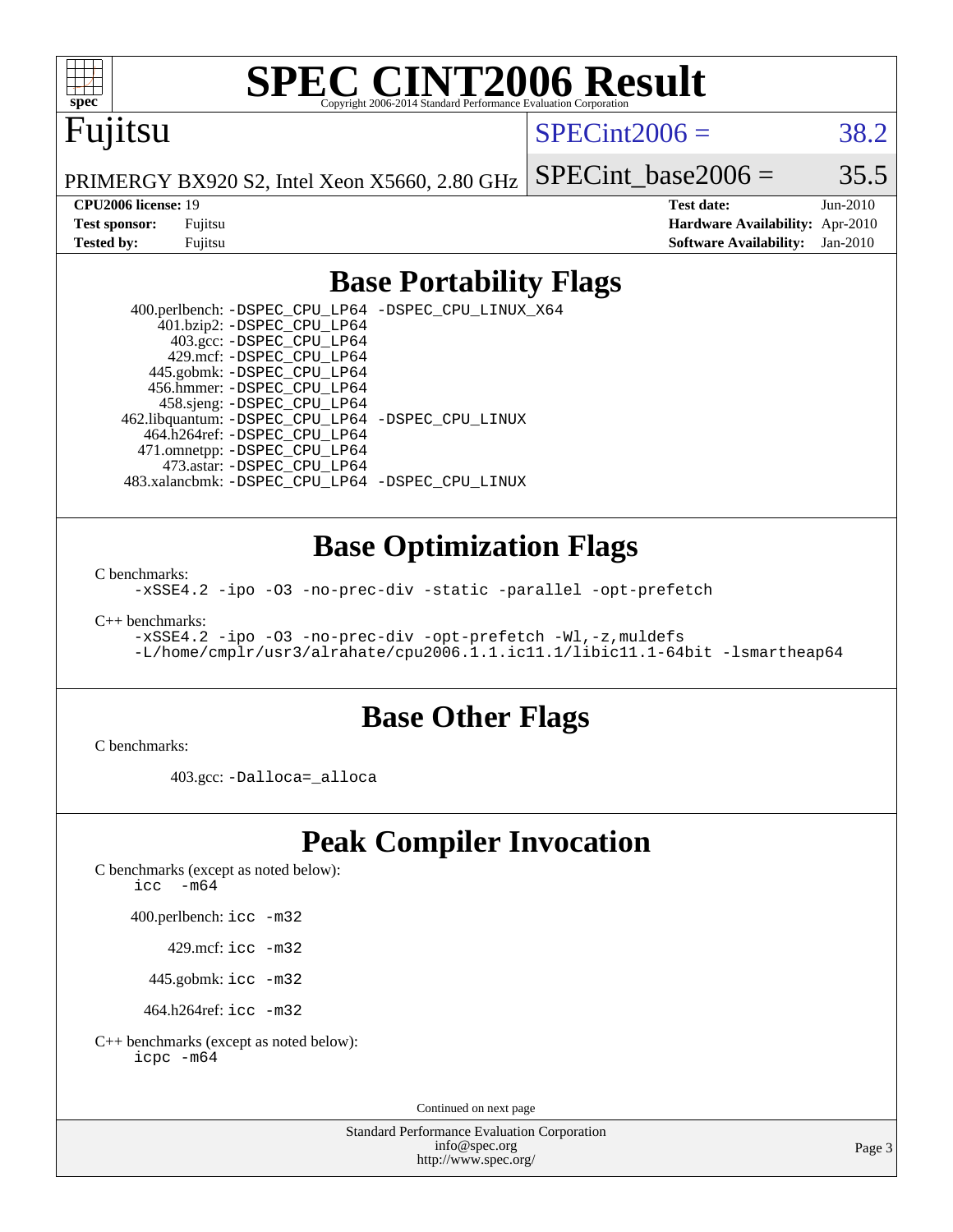

# **[SPEC CINT2006 Result](http://www.spec.org/auto/cpu2006/Docs/result-fields.html#SPECCINT2006Result)**

Fujitsu

 $SPECint2006 = 38.2$  $SPECint2006 = 38.2$ 

PRIMERGY BX920 S2, Intel Xeon X5660, 2.80 GHz SPECint base2006 =  $35.5$ 

**[CPU2006 license:](http://www.spec.org/auto/cpu2006/Docs/result-fields.html#CPU2006license)** 19 **[Test date:](http://www.spec.org/auto/cpu2006/Docs/result-fields.html#Testdate)** Jun-2010 **[Test sponsor:](http://www.spec.org/auto/cpu2006/Docs/result-fields.html#Testsponsor)** Fujitsu **[Hardware Availability:](http://www.spec.org/auto/cpu2006/Docs/result-fields.html#HardwareAvailability)** Apr-2010 **[Tested by:](http://www.spec.org/auto/cpu2006/Docs/result-fields.html#Testedby)** Fujitsu **[Software Availability:](http://www.spec.org/auto/cpu2006/Docs/result-fields.html#SoftwareAvailability)** Jan-2010

# **[Peak Compiler Invocation \(Continued\)](http://www.spec.org/auto/cpu2006/Docs/result-fields.html#PeakCompilerInvocation)**

471.omnetpp: [icpc -m32](http://www.spec.org/cpu2006/results/res2010q3/cpu2006-20100716-12447.flags.html#user_peakCXXLD471_omnetpp_intel_icpc_32bit_4e5a5ef1a53fd332b3c49e69c3330699)

## **[Peak Portability Flags](http://www.spec.org/auto/cpu2006/Docs/result-fields.html#PeakPortabilityFlags)**

400.perlbench: [-DSPEC\\_CPU\\_LINUX\\_IA32](http://www.spec.org/cpu2006/results/res2010q3/cpu2006-20100716-12447.flags.html#b400.perlbench_peakCPORTABILITY_DSPEC_CPU_LINUX_IA32)

 401.bzip2: [-DSPEC\\_CPU\\_LP64](http://www.spec.org/cpu2006/results/res2010q3/cpu2006-20100716-12447.flags.html#suite_peakPORTABILITY401_bzip2_DSPEC_CPU_LP64) 403.gcc: [-DSPEC\\_CPU\\_LP64](http://www.spec.org/cpu2006/results/res2010q3/cpu2006-20100716-12447.flags.html#suite_peakPORTABILITY403_gcc_DSPEC_CPU_LP64) 456.hmmer: [-DSPEC\\_CPU\\_LP64](http://www.spec.org/cpu2006/results/res2010q3/cpu2006-20100716-12447.flags.html#suite_peakPORTABILITY456_hmmer_DSPEC_CPU_LP64) 458.sjeng: [-DSPEC\\_CPU\\_LP64](http://www.spec.org/cpu2006/results/res2010q3/cpu2006-20100716-12447.flags.html#suite_peakPORTABILITY458_sjeng_DSPEC_CPU_LP64) 462.libquantum: [-DSPEC\\_CPU\\_LP64](http://www.spec.org/cpu2006/results/res2010q3/cpu2006-20100716-12447.flags.html#suite_peakPORTABILITY462_libquantum_DSPEC_CPU_LP64) [-DSPEC\\_CPU\\_LINUX](http://www.spec.org/cpu2006/results/res2010q3/cpu2006-20100716-12447.flags.html#b462.libquantum_peakCPORTABILITY_DSPEC_CPU_LINUX) 473.astar: [-DSPEC\\_CPU\\_LP64](http://www.spec.org/cpu2006/results/res2010q3/cpu2006-20100716-12447.flags.html#suite_peakPORTABILITY473_astar_DSPEC_CPU_LP64) 483.xalancbmk: [-DSPEC\\_CPU\\_LP64](http://www.spec.org/cpu2006/results/res2010q3/cpu2006-20100716-12447.flags.html#suite_peakPORTABILITY483_xalancbmk_DSPEC_CPU_LP64) [-DSPEC\\_CPU\\_LINUX](http://www.spec.org/cpu2006/results/res2010q3/cpu2006-20100716-12447.flags.html#b483.xalancbmk_peakCXXPORTABILITY_DSPEC_CPU_LINUX)

# **[Peak Optimization Flags](http://www.spec.org/auto/cpu2006/Docs/result-fields.html#PeakOptimizationFlags)**

[C benchmarks](http://www.spec.org/auto/cpu2006/Docs/result-fields.html#Cbenchmarks):

 400.perlbench: [-xSSE4.2](http://www.spec.org/cpu2006/results/res2010q3/cpu2006-20100716-12447.flags.html#user_peakPASS2_CFLAGSPASS2_LDCFLAGS400_perlbench_f-xSSE42_f91528193cf0b216347adb8b939d4107)(pass 2) [-prof-gen](http://www.spec.org/cpu2006/results/res2010q3/cpu2006-20100716-12447.flags.html#user_peakPASS1_CFLAGSPASS1_LDCFLAGS400_perlbench_prof_gen_e43856698f6ca7b7e442dfd80e94a8fc)(pass 1) [-ipo](http://www.spec.org/cpu2006/results/res2010q3/cpu2006-20100716-12447.flags.html#user_peakPASS2_CFLAGSPASS2_LDCFLAGS400_perlbench_f-ipo)(pass 2) [-O3](http://www.spec.org/cpu2006/results/res2010q3/cpu2006-20100716-12447.flags.html#user_peakPASS2_CFLAGSPASS2_LDCFLAGS400_perlbench_f-O3)(pass 2) [-no-prec-div](http://www.spec.org/cpu2006/results/res2010q3/cpu2006-20100716-12447.flags.html#user_peakPASS2_CFLAGSPASS2_LDCFLAGS400_perlbench_f-no-prec-div)(pass 2) [-static](http://www.spec.org/cpu2006/results/res2010q3/cpu2006-20100716-12447.flags.html#user_peakPASS2_CFLAGSPASS2_LDCFLAGS400_perlbench_f-static)(pass 2) [-prof-use](http://www.spec.org/cpu2006/results/res2010q3/cpu2006-20100716-12447.flags.html#user_peakPASS2_CFLAGSPASS2_LDCFLAGS400_perlbench_prof_use_bccf7792157ff70d64e32fe3e1250b55)(pass 2) [-ansi-alias](http://www.spec.org/cpu2006/results/res2010q3/cpu2006-20100716-12447.flags.html#user_peakCOPTIMIZE400_perlbench_f-ansi-alias) [-opt-prefetch](http://www.spec.org/cpu2006/results/res2010q3/cpu2006-20100716-12447.flags.html#user_peakCOPTIMIZE400_perlbench_f-opt-prefetch) 401.bzip2: [-xSSE4.2](http://www.spec.org/cpu2006/results/res2010q3/cpu2006-20100716-12447.flags.html#user_peakPASS2_CFLAGSPASS2_LDCFLAGS401_bzip2_f-xSSE42_f91528193cf0b216347adb8b939d4107)(pass 2) [-prof-gen](http://www.spec.org/cpu2006/results/res2010q3/cpu2006-20100716-12447.flags.html#user_peakPASS1_CFLAGSPASS1_LDCFLAGS401_bzip2_prof_gen_e43856698f6ca7b7e442dfd80e94a8fc)(pass 1) [-ipo](http://www.spec.org/cpu2006/results/res2010q3/cpu2006-20100716-12447.flags.html#user_peakPASS2_CFLAGSPASS2_LDCFLAGS401_bzip2_f-ipo)(pass 2) [-O3](http://www.spec.org/cpu2006/results/res2010q3/cpu2006-20100716-12447.flags.html#user_peakPASS2_CFLAGSPASS2_LDCFLAGS401_bzip2_f-O3)(pass 2) [-no-prec-div](http://www.spec.org/cpu2006/results/res2010q3/cpu2006-20100716-12447.flags.html#user_peakCOPTIMIZEPASS2_CFLAGSPASS2_LDCFLAGS401_bzip2_f-no-prec-div) [-static](http://www.spec.org/cpu2006/results/res2010q3/cpu2006-20100716-12447.flags.html#user_peakPASS2_CFLAGSPASS2_LDCFLAGS401_bzip2_f-static)(pass 2) [-prof-use](http://www.spec.org/cpu2006/results/res2010q3/cpu2006-20100716-12447.flags.html#user_peakPASS2_CFLAGSPASS2_LDCFLAGS401_bzip2_prof_use_bccf7792157ff70d64e32fe3e1250b55)(pass 2) [-auto-ilp32](http://www.spec.org/cpu2006/results/res2010q3/cpu2006-20100716-12447.flags.html#user_peakCOPTIMIZE401_bzip2_f-auto-ilp32) [-opt-prefetch](http://www.spec.org/cpu2006/results/res2010q3/cpu2006-20100716-12447.flags.html#user_peakCOPTIMIZE401_bzip2_f-opt-prefetch) [-ansi-alias](http://www.spec.org/cpu2006/results/res2010q3/cpu2006-20100716-12447.flags.html#user_peakCOPTIMIZE401_bzip2_f-ansi-alias) 403.gcc: [-xSSE4.2](http://www.spec.org/cpu2006/results/res2010q3/cpu2006-20100716-12447.flags.html#user_peakCOPTIMIZE403_gcc_f-xSSE42_f91528193cf0b216347adb8b939d4107) [-ipo](http://www.spec.org/cpu2006/results/res2010q3/cpu2006-20100716-12447.flags.html#user_peakCOPTIMIZE403_gcc_f-ipo) [-O3](http://www.spec.org/cpu2006/results/res2010q3/cpu2006-20100716-12447.flags.html#user_peakCOPTIMIZE403_gcc_f-O3) [-no-prec-div](http://www.spec.org/cpu2006/results/res2010q3/cpu2006-20100716-12447.flags.html#user_peakCOPTIMIZE403_gcc_f-no-prec-div) [-static](http://www.spec.org/cpu2006/results/res2010q3/cpu2006-20100716-12447.flags.html#user_peakCOPTIMIZE403_gcc_f-static) [-inline-calloc](http://www.spec.org/cpu2006/results/res2010q3/cpu2006-20100716-12447.flags.html#user_peakCOPTIMIZE403_gcc_f-inline-calloc) [-opt-malloc-options=3](http://www.spec.org/cpu2006/results/res2010q3/cpu2006-20100716-12447.flags.html#user_peakCOPTIMIZE403_gcc_f-opt-malloc-options_13ab9b803cf986b4ee62f0a5998c2238) [-auto-ilp32](http://www.spec.org/cpu2006/results/res2010q3/cpu2006-20100716-12447.flags.html#user_peakCOPTIMIZE403_gcc_f-auto-ilp32) 429.mcf: [-xSSE4.2](http://www.spec.org/cpu2006/results/res2010q3/cpu2006-20100716-12447.flags.html#user_peakCOPTIMIZE429_mcf_f-xSSE42_f91528193cf0b216347adb8b939d4107) [-ipo](http://www.spec.org/cpu2006/results/res2010q3/cpu2006-20100716-12447.flags.html#user_peakCOPTIMIZE429_mcf_f-ipo) [-O3](http://www.spec.org/cpu2006/results/res2010q3/cpu2006-20100716-12447.flags.html#user_peakCOPTIMIZE429_mcf_f-O3) [-no-prec-div](http://www.spec.org/cpu2006/results/res2010q3/cpu2006-20100716-12447.flags.html#user_peakCOPTIMIZE429_mcf_f-no-prec-div) [-static](http://www.spec.org/cpu2006/results/res2010q3/cpu2006-20100716-12447.flags.html#user_peakCOPTIMIZE429_mcf_f-static) [-opt-prefetch](http://www.spec.org/cpu2006/results/res2010q3/cpu2006-20100716-12447.flags.html#user_peakCOPTIMIZE429_mcf_f-opt-prefetch) 445.gobmk: [-xSSE4.2](http://www.spec.org/cpu2006/results/res2010q3/cpu2006-20100716-12447.flags.html#user_peakPASS2_CFLAGSPASS2_LDCFLAGS445_gobmk_f-xSSE42_f91528193cf0b216347adb8b939d4107)(pass 2) [-prof-gen](http://www.spec.org/cpu2006/results/res2010q3/cpu2006-20100716-12447.flags.html#user_peakPASS1_CFLAGSPASS1_LDCFLAGS445_gobmk_prof_gen_e43856698f6ca7b7e442dfd80e94a8fc)(pass 1) [-prof-use](http://www.spec.org/cpu2006/results/res2010q3/cpu2006-20100716-12447.flags.html#user_peakPASS2_CFLAGSPASS2_LDCFLAGS445_gobmk_prof_use_bccf7792157ff70d64e32fe3e1250b55)(pass 2) [-O2](http://www.spec.org/cpu2006/results/res2010q3/cpu2006-20100716-12447.flags.html#user_peakCOPTIMIZE445_gobmk_f-O2) [-ipo](http://www.spec.org/cpu2006/results/res2010q3/cpu2006-20100716-12447.flags.html#user_peakCOPTIMIZE445_gobmk_f-ipo) [-no-prec-div](http://www.spec.org/cpu2006/results/res2010q3/cpu2006-20100716-12447.flags.html#user_peakCOPTIMIZE445_gobmk_f-no-prec-div) [-ansi-alias](http://www.spec.org/cpu2006/results/res2010q3/cpu2006-20100716-12447.flags.html#user_peakCOPTIMIZE445_gobmk_f-ansi-alias) 456.hmmer: [-xSSE4.2](http://www.spec.org/cpu2006/results/res2010q3/cpu2006-20100716-12447.flags.html#user_peakCOPTIMIZE456_hmmer_f-xSSE42_f91528193cf0b216347adb8b939d4107) [-ipo](http://www.spec.org/cpu2006/results/res2010q3/cpu2006-20100716-12447.flags.html#user_peakCOPTIMIZE456_hmmer_f-ipo) [-O3](http://www.spec.org/cpu2006/results/res2010q3/cpu2006-20100716-12447.flags.html#user_peakCOPTIMIZE456_hmmer_f-O3) [-no-prec-div](http://www.spec.org/cpu2006/results/res2010q3/cpu2006-20100716-12447.flags.html#user_peakCOPTIMIZE456_hmmer_f-no-prec-div) [-static](http://www.spec.org/cpu2006/results/res2010q3/cpu2006-20100716-12447.flags.html#user_peakCOPTIMIZE456_hmmer_f-static) [-unroll2](http://www.spec.org/cpu2006/results/res2010q3/cpu2006-20100716-12447.flags.html#user_peakCOPTIMIZE456_hmmer_f-unroll_784dae83bebfb236979b41d2422d7ec2) [-ansi-alias](http://www.spec.org/cpu2006/results/res2010q3/cpu2006-20100716-12447.flags.html#user_peakCOPTIMIZE456_hmmer_f-ansi-alias) [-auto-ilp32](http://www.spec.org/cpu2006/results/res2010q3/cpu2006-20100716-12447.flags.html#user_peakCOPTIMIZE456_hmmer_f-auto-ilp32) 458.sjeng: [-xSSE4.2](http://www.spec.org/cpu2006/results/res2010q3/cpu2006-20100716-12447.flags.html#user_peakPASS2_CFLAGSPASS2_LDCFLAGS458_sjeng_f-xSSE42_f91528193cf0b216347adb8b939d4107)(pass 2) [-prof-gen](http://www.spec.org/cpu2006/results/res2010q3/cpu2006-20100716-12447.flags.html#user_peakPASS1_CFLAGSPASS1_LDCFLAGS458_sjeng_prof_gen_e43856698f6ca7b7e442dfd80e94a8fc)(pass 1) [-ipo](http://www.spec.org/cpu2006/results/res2010q3/cpu2006-20100716-12447.flags.html#user_peakPASS2_CFLAGSPASS2_LDCFLAGS458_sjeng_f-ipo)(pass 2) [-O3](http://www.spec.org/cpu2006/results/res2010q3/cpu2006-20100716-12447.flags.html#user_peakPASS2_CFLAGSPASS2_LDCFLAGS458_sjeng_f-O3)(pass 2) [-no-prec-div](http://www.spec.org/cpu2006/results/res2010q3/cpu2006-20100716-12447.flags.html#user_peakPASS2_CFLAGSPASS2_LDCFLAGS458_sjeng_f-no-prec-div)(pass 2) [-static](http://www.spec.org/cpu2006/results/res2010q3/cpu2006-20100716-12447.flags.html#user_peakPASS2_CFLAGSPASS2_LDCFLAGS458_sjeng_f-static)(pass 2) [-prof-use](http://www.spec.org/cpu2006/results/res2010q3/cpu2006-20100716-12447.flags.html#user_peakPASS2_CFLAGSPASS2_LDCFLAGS458_sjeng_prof_use_bccf7792157ff70d64e32fe3e1250b55)(pass 2) [-unroll4](http://www.spec.org/cpu2006/results/res2010q3/cpu2006-20100716-12447.flags.html#user_peakCOPTIMIZE458_sjeng_f-unroll_4e5e4ed65b7fd20bdcd365bec371b81f) 462.libquantum: basepeak = yes 464.h264ref: [-xSSE4.2](http://www.spec.org/cpu2006/results/res2010q3/cpu2006-20100716-12447.flags.html#user_peakPASS2_CFLAGSPASS2_LDCFLAGS464_h264ref_f-xSSE42_f91528193cf0b216347adb8b939d4107)(pass 2) [-prof-gen](http://www.spec.org/cpu2006/results/res2010q3/cpu2006-20100716-12447.flags.html#user_peakPASS1_CFLAGSPASS1_LDCFLAGS464_h264ref_prof_gen_e43856698f6ca7b7e442dfd80e94a8fc)(pass 1) [-ipo](http://www.spec.org/cpu2006/results/res2010q3/cpu2006-20100716-12447.flags.html#user_peakPASS2_CFLAGSPASS2_LDCFLAGS464_h264ref_f-ipo)(pass 2) [-O3](http://www.spec.org/cpu2006/results/res2010q3/cpu2006-20100716-12447.flags.html#user_peakPASS2_CFLAGSPASS2_LDCFLAGS464_h264ref_f-O3)(pass 2) [-no-prec-div](http://www.spec.org/cpu2006/results/res2010q3/cpu2006-20100716-12447.flags.html#user_peakPASS2_CFLAGSPASS2_LDCFLAGS464_h264ref_f-no-prec-div)(pass 2) [-static](http://www.spec.org/cpu2006/results/res2010q3/cpu2006-20100716-12447.flags.html#user_peakPASS2_CFLAGSPASS2_LDCFLAGS464_h264ref_f-static)(pass 2) [-prof-use](http://www.spec.org/cpu2006/results/res2010q3/cpu2006-20100716-12447.flags.html#user_peakPASS2_CFLAGSPASS2_LDCFLAGS464_h264ref_prof_use_bccf7792157ff70d64e32fe3e1250b55)(pass 2) [-unroll2](http://www.spec.org/cpu2006/results/res2010q3/cpu2006-20100716-12447.flags.html#user_peakCOPTIMIZE464_h264ref_f-unroll_784dae83bebfb236979b41d2422d7ec2) [-ansi-alias](http://www.spec.org/cpu2006/results/res2010q3/cpu2006-20100716-12447.flags.html#user_peakCOPTIMIZE464_h264ref_f-ansi-alias)

Continued on next page

Standard Performance Evaluation Corporation [info@spec.org](mailto:info@spec.org) <http://www.spec.org/>